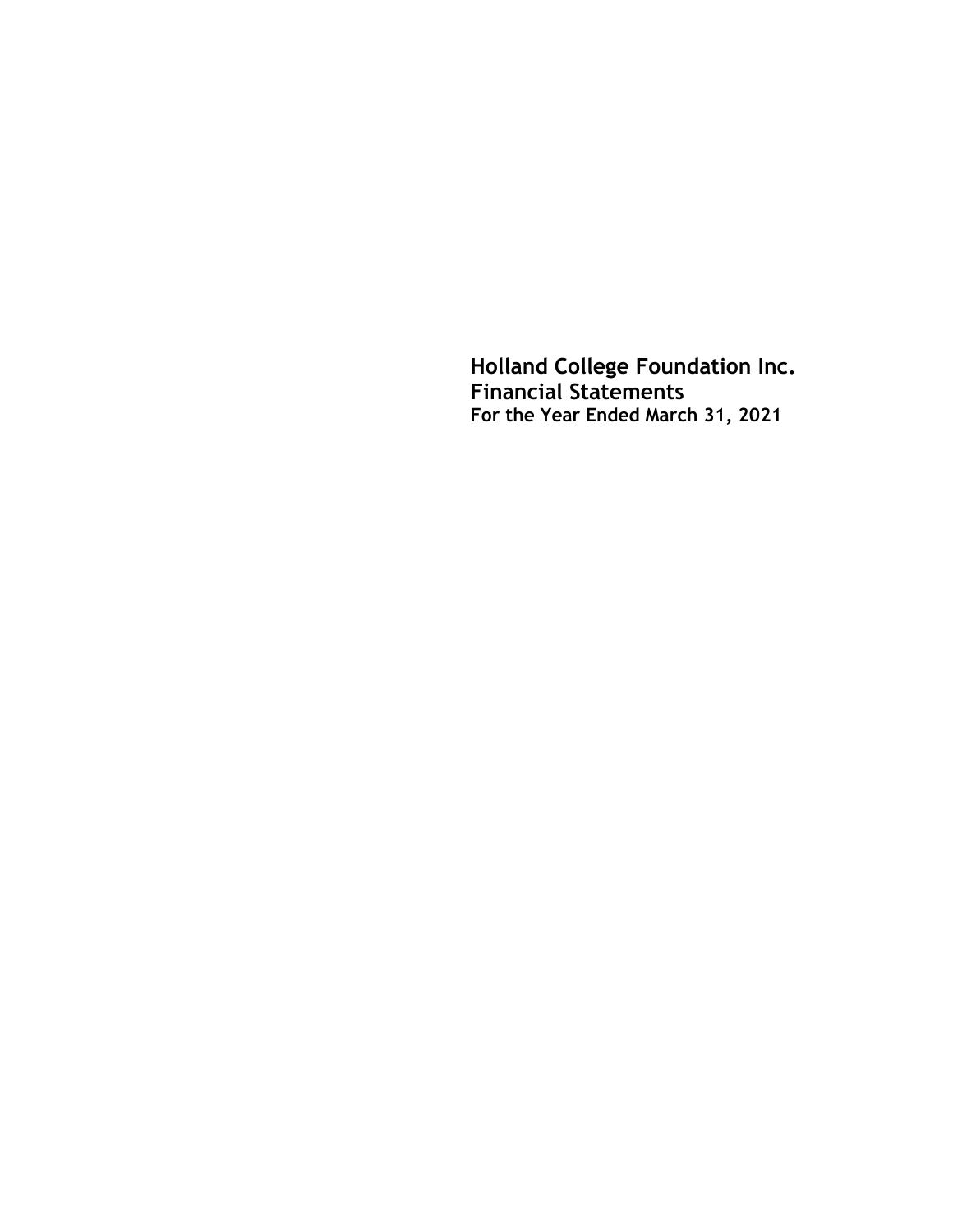# **Holland College Foundation Inc. Financial Statements For the Year Ended March 31, 2021**

|                                        | Contents |
|----------------------------------------|----------|
|                                        |          |
| <b>Independent Auditor's Report</b>    | $1 - 3$  |
| <b>Financial Statements</b>            |          |
| <b>Statement of Financial Position</b> | 4        |
| Statement of Changes in Net Assets     | 4        |
| <b>Statement of Operations</b>         | 6        |
| <b>Statement of Cash Flows</b>         | 7        |
| Notes to Financial Statements          | 8 - 12   |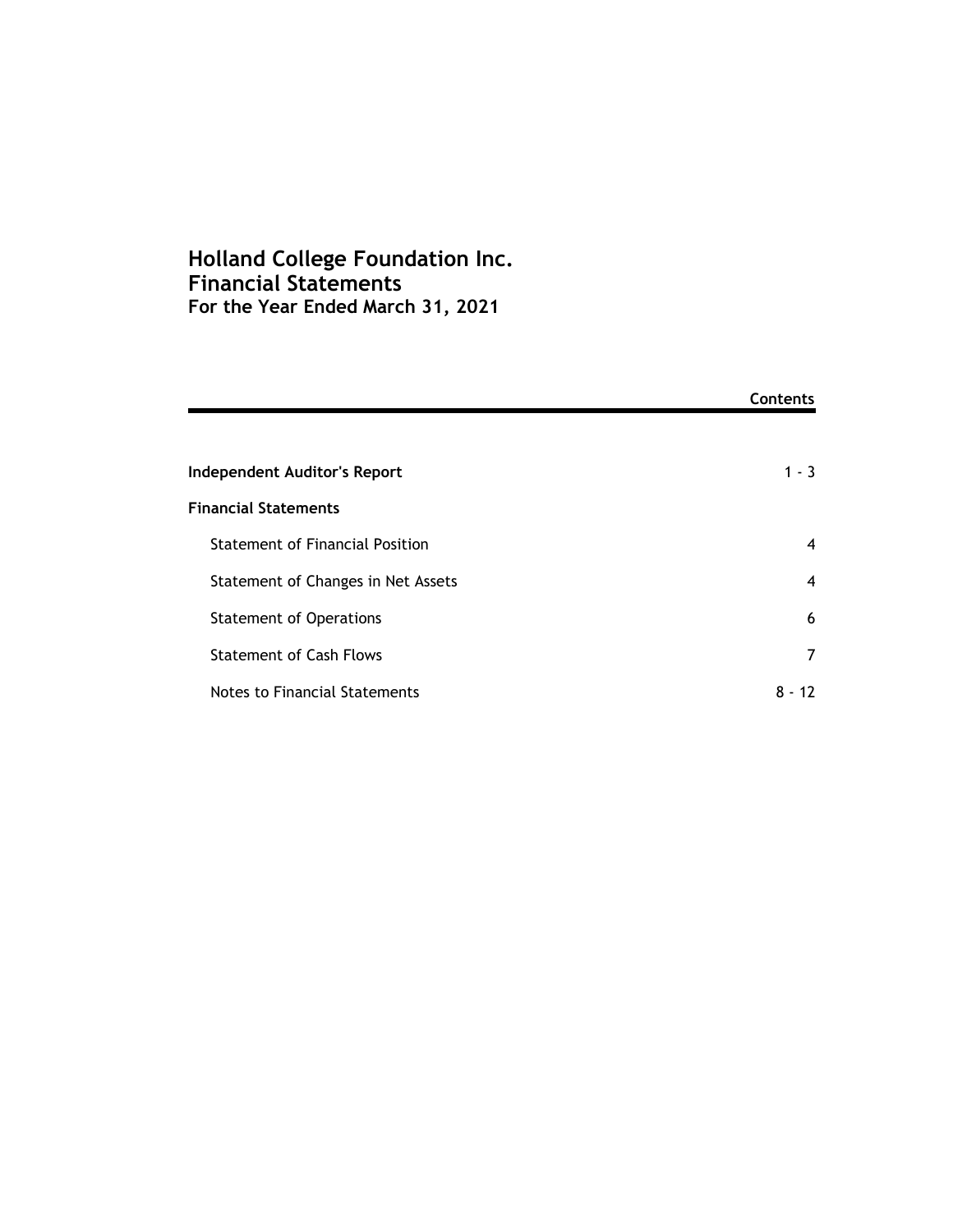

Tel: 902 892 5365 Fax: 902 892 0383 www.bdo.ca

BDO Canada LLP 155 Belvedere Avenue, Suite 200 PO Box 2158 Charlottetown PE C1A 8B9 Canada

 **Independent Auditor's Report**

### **To the Board of Directors of Holland College Foundation Inc.**

#### **Opinion**

We have audited the financial statements of Holland College Foundation Inc. (the "Foundation"), which comprise the statement of financial position as at March 31, 2021, the statements of operations and changes in fund balances and cash flows for the year then ended, and notes to the financial statements, including a summary of significant accounting policies.

In our opinion, except for the possible effects of the matters described in the Basis for Qualified Opinion paragraph, the accompanying financial statements present fairly, in all material respects, the financial position of the Foundation as at March 31, 2021, and its results of operations and cash flows for the year then ended in accordance with Canadian accounting standards for not-forprofit organizations.

### **Basis for Qualified Opinion**

In common with many charitable organizations, the Foundation derives revenue from the general public in the form of donations, the completeness of which is not susceptible to satisfactory audit verification. Accordingly, our verification of these revenues was limited to the amounts reported in the records of the Foundation and we were not able to determine whether any adjustment might be necessary to donation revenue, excess of revenue over expenditures, and cash flows from operations for the years ended March 31, 2021 and 2020, current assets as at March 31, 2021 and 2020 and fund balances as at April 1, 2021 and 2020 and March 31 for both 2021 and 2020. Our audit opinion on the financial statements for the year ended March 31, 2020 was modified accordingly because of the possible effects of this limitation in scope.

We conducted our audit in accordance with Canadian generally accepted auditing standards. Our responsibilities under those standards are further described in the *Auditor's Responsibilities for the Audit of the Financial Statements* section of our report. We are independent of the Foundation in accordance with the ethical requirements that are relevant to our audit of the financial statements in Canada, and we have fulfilled our other ethical responsibilities in accordance with these requirements. We believe that the audit evidence we have obtained is sufficient and appropriate to provide a basis for our opinion.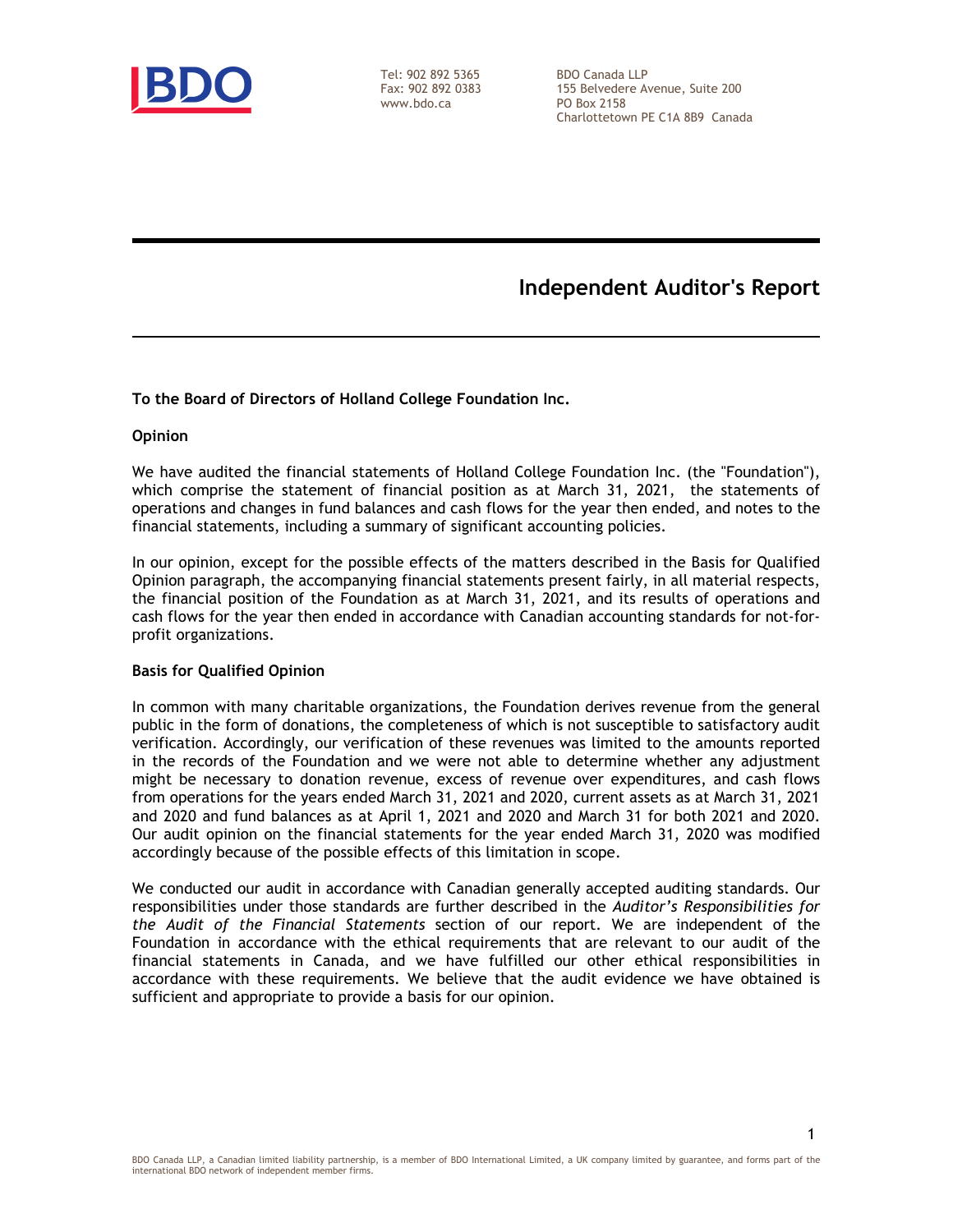

### **Responsibilities of Management and Those Charged with Governance for the Financial Statements**

Management is responsible for the preparation and fair presentation of the financial statements in accordance with Canadian accounting standards for not-for-profit organizations, and for such internal control as management determines is necessary to enable the preparation of financial statements that are free from material misstatement, whether due to fraud or error.

In preparing the financial statements, management is responsible for assessing the Foundation's ability to continue as a going concern, disclosing, as applicable, matters related to going concern and using the going concern basis of accounting unless management either intends to liquidate the Foundation or to cease operations, or has no realistic alternative but to do so.

Those charged with governance are responsible for overseeing the Foundation's financial reporting process.

#### **Auditor's Responsibilities for the Audit of the Financial Statements**

Our objectives are to obtain reasonable assurance about whether the financial statements as a whole are free from material misstatement, whether due to fraud or error, and to issue an auditor's report that includes our opinion. Reasonable assurance is a high level of assurance, but is not a guarantee that an audit conducted in accordance with Canadian generally accepted auditing standards will always detect a material misstatement when it exists. Misstatements can arise from fraud or error and are considered material if, individually or in the aggregate, they could reasonably be expected to influence the economic decisions of users taken on the basis of these financial statements.

As part of an audit in accordance with Canadian generally accepted auditing standards, we exercise professional judgment and maintain professional skepticism throughout the audit. We also:

- Identify and assess the risks of material misstatement of the financial statements, whether due to fraud or error, design and perform audit procedures responsive to those risks, and obtain audit evidence that is sufficient and appropriate to provide a basis for our opinion. The risk of not detecting a material misstatement resulting from fraud is higher than for one resulting from error, as fraud may involve collusion, forgery, intentional omissions, misrepresentations, or the override of internal control.
- Obtain an understanding of internal control relevant to the audit in order to design audit procedures that are appropriate in the circumstances, but not for the purpose of expressing an opinion on the effectiveness of the Foundation's internal control.
- Evaluate the appropriateness of accounting policies used and the reasonableness of accounting estimates and related disclosures made by management.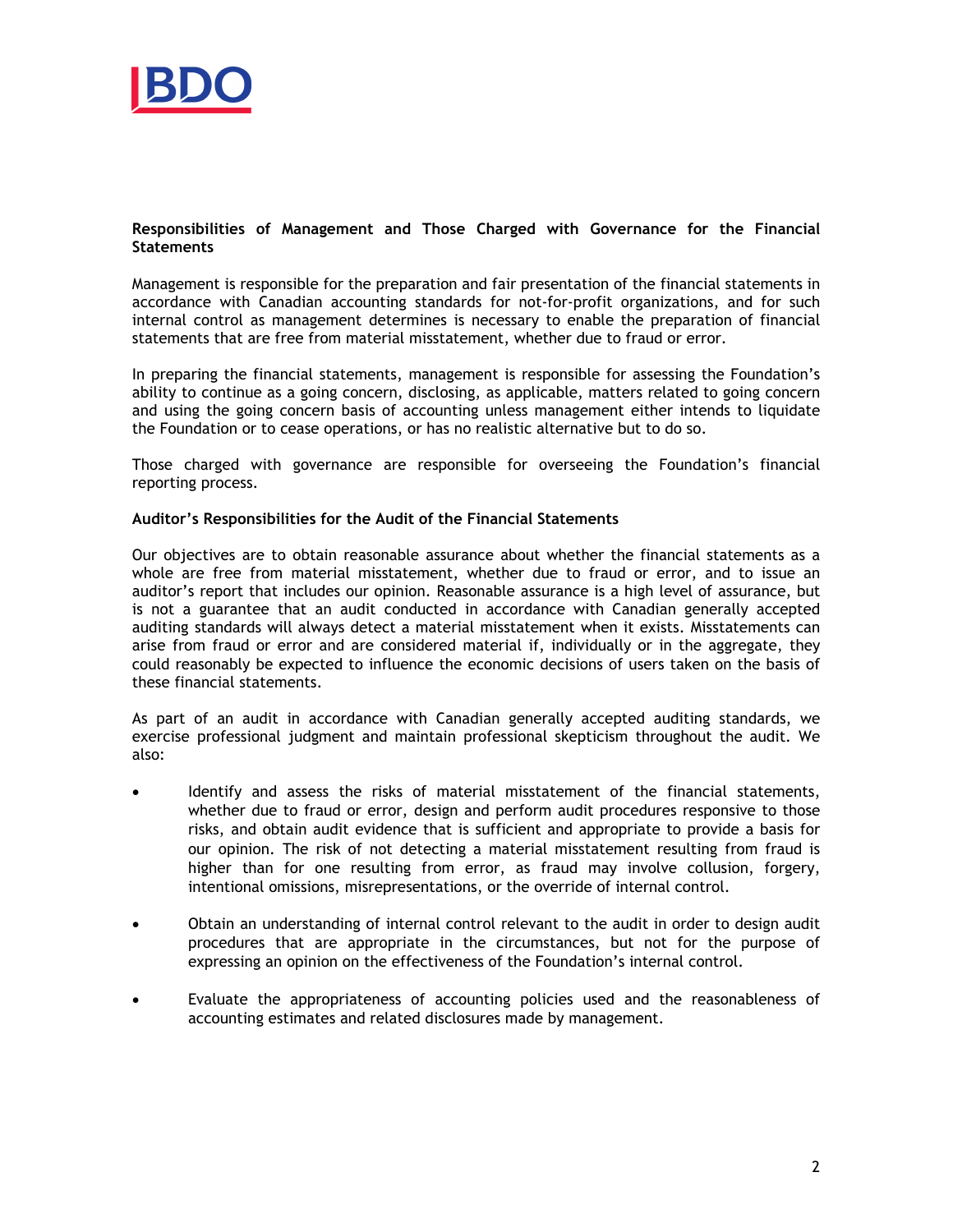

- Conclude on the appropriateness of management's use of the going concern basis of accounting and, based on the audit evidence obtained, whether a material uncertainty exists related to events or conditions that may cast significant doubt on the Foundation's ability to continue as a going concern. If we conclude that a material uncertainty exists, we are required to draw attention in our auditor's report to the related disclosures in the financial statements or, if such disclosures are inadequate, to modify our opinion. Our conclusions are based on the audit evidence obtained up to the date of our auditor's report. However, future events or conditions may cause the Foundation to cease to continue as a going concern.
- Evaluate the overall presentation, structure and content of the financial statements, including the disclosures, and whether the financial statements represent the underlying transactions and events in a manner that achieves fair presentation.

We communicate with those charged with governance regarding, among other matters, the planned scope and timing of the audit and significant audit findings, including any significant deficiencies in internal control that we identify during our audit.

Chartered Professional Accountants

Charlottetown, Prince Edward Island June 23, 2021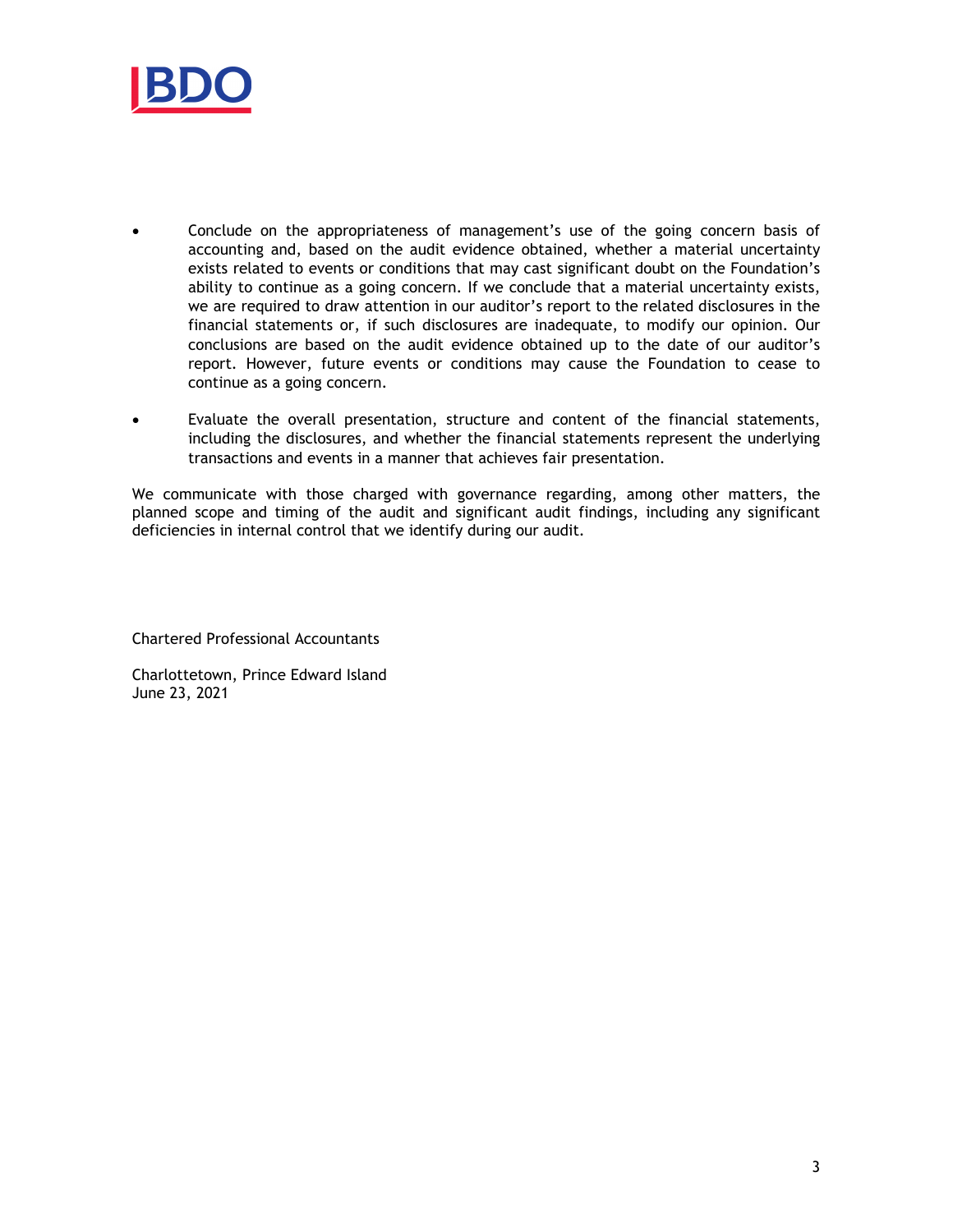## **Holland College Foundation Inc. Statement of Financial Position**

| March 31                                                              |    | <b>Endowments</b>       |      | <b>Trust Funds</b> |               | 2021<br><b>Total</b>            |              | 2020<br>Total                   |
|-----------------------------------------------------------------------|----|-------------------------|------|--------------------|---------------|---------------------------------|--------------|---------------------------------|
| <b>Assets</b>                                                         |    |                         |      |                    |               |                                 |              |                                 |
| Current<br>Cash<br>Accounts receivable                                | \$ | 133,165                 | S.   | 1,481,514<br>1,056 | -\$           | $1,614,679$ \$<br>1,056         |              | 1,265,668<br>1,056              |
|                                                                       |    | 133,165                 |      | 1,482,570          |               | 1,615,735                       |              | 1,266,724                       |
| Long-term investments<br>Due between funds (Note 2)                   |    | 7,508,663<br>(179, 329) |      | 179,329            |               | 7,508,663                       |              | 6,466,568                       |
|                                                                       | S. | 7,462,499               | S.   | 1,661,899          | $\frac{1}{2}$ | 9,124,398                       | $\sqrt{5}$   | 7,733,292                       |
| <b>Liabilities and Net Assets</b>                                     |    |                         |      |                    |               |                                 |              |                                 |
| Current<br>Accounts payable and accrued liabilities (Note 3)          | \$ |                         | $-5$ | $333,263$ \$       |               | $333,263$ \$                    |              | 86,361                          |
| Payable to Holland College (Note 3)                                   |    | $\blacksquare$          |      | 130,852            |               | 130,852                         |              | 130,852                         |
| <b>Net Assets</b>                                                     |    |                         |      | 464,115            |               | 464,115                         |              | 217,213                         |
| <b>Externally restricted</b><br>Internally restricted<br>Unrestricted |    | 7,001,625<br>460,874    |      | 721,475<br>476,309 |               | 7,723,100<br>460,874<br>476,309 |              | 6,625,932<br>404,870<br>485,277 |
|                                                                       |    | 7,462,499               |      | 1,197,784          |               | 8,660,283                       |              | 7,516,079                       |
|                                                                       | S. | 7,462,499               | S.   | 1,661,899          | S.            | 9,124,398                       | $\mathsf{S}$ | 7,733,292                       |

On behalf of the Board:

Director Ke Heller Director

The accompanying notes are an integral part of these financial statements.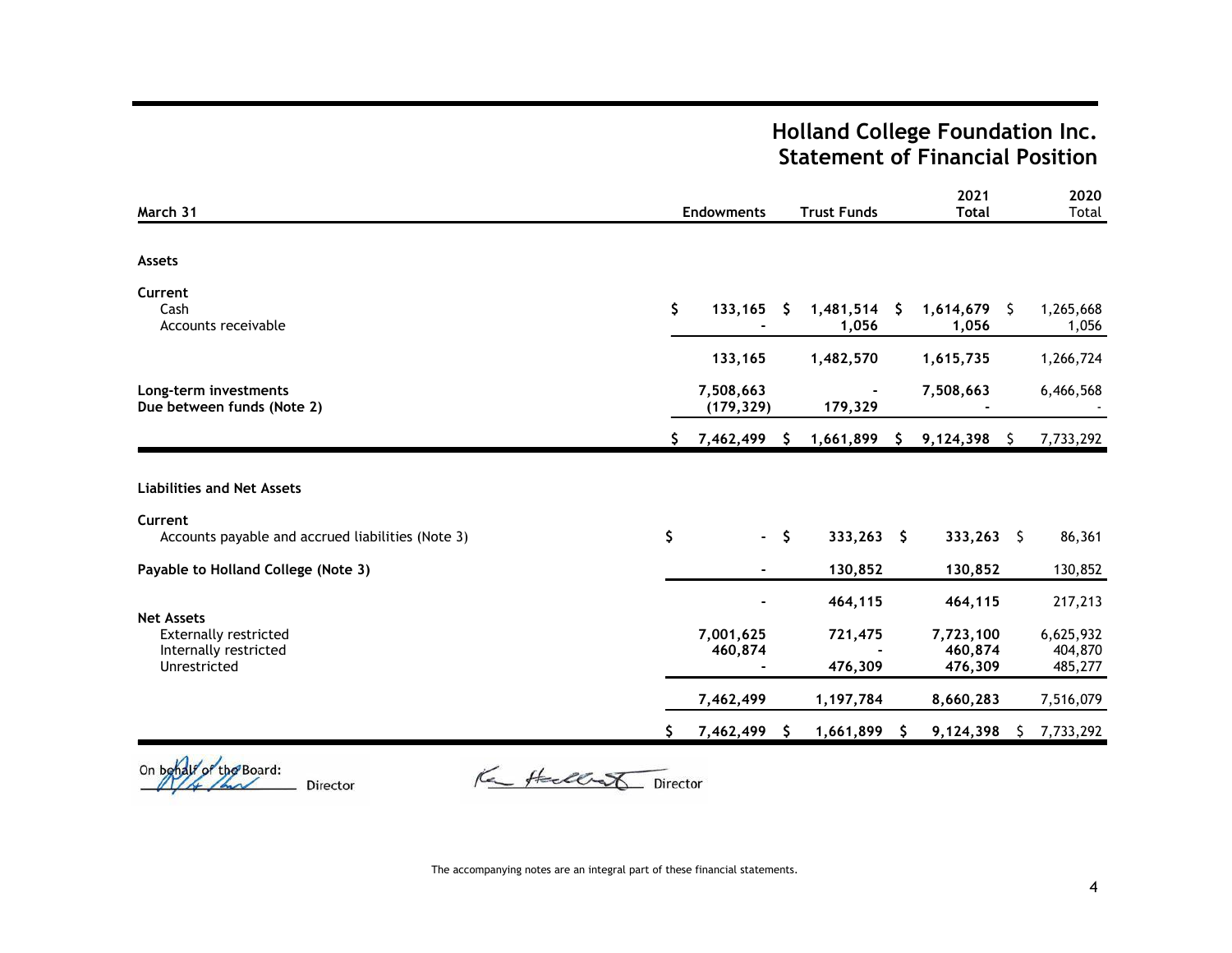# **Holland College Foundation Inc. Statement of Changes in Net Assets**

| For the year ended March 31                               | <b>Endowments</b> | <b>Trust Funds</b>         | 2021<br>Total     | 2020<br>Total |
|-----------------------------------------------------------|-------------------|----------------------------|-------------------|---------------|
|                                                           |                   |                            |                   |               |
| <b>Balance, beginning of the year</b>                     |                   | $$6,359,028$$ $$1,157,051$ | \$7,516,079<br>S. | 7,719,172     |
| Excess of revenues over expenses                          | 1,115,837         | 76,746                     | 1,192,583         | 207,142       |
| Change in unrealized gain (loss) on long-term investments | (48, 379)         | ۰.                         | (48, 379)         | (410, 235)    |
| Interfund transfers (Note 2)                              | 36,013            | (36, 013)                  | $\blacksquare$    |               |
| Balance, end of the year                                  | \$7,462,499       | \$1,197,784                | \$8,660,283       | 7,516,079     |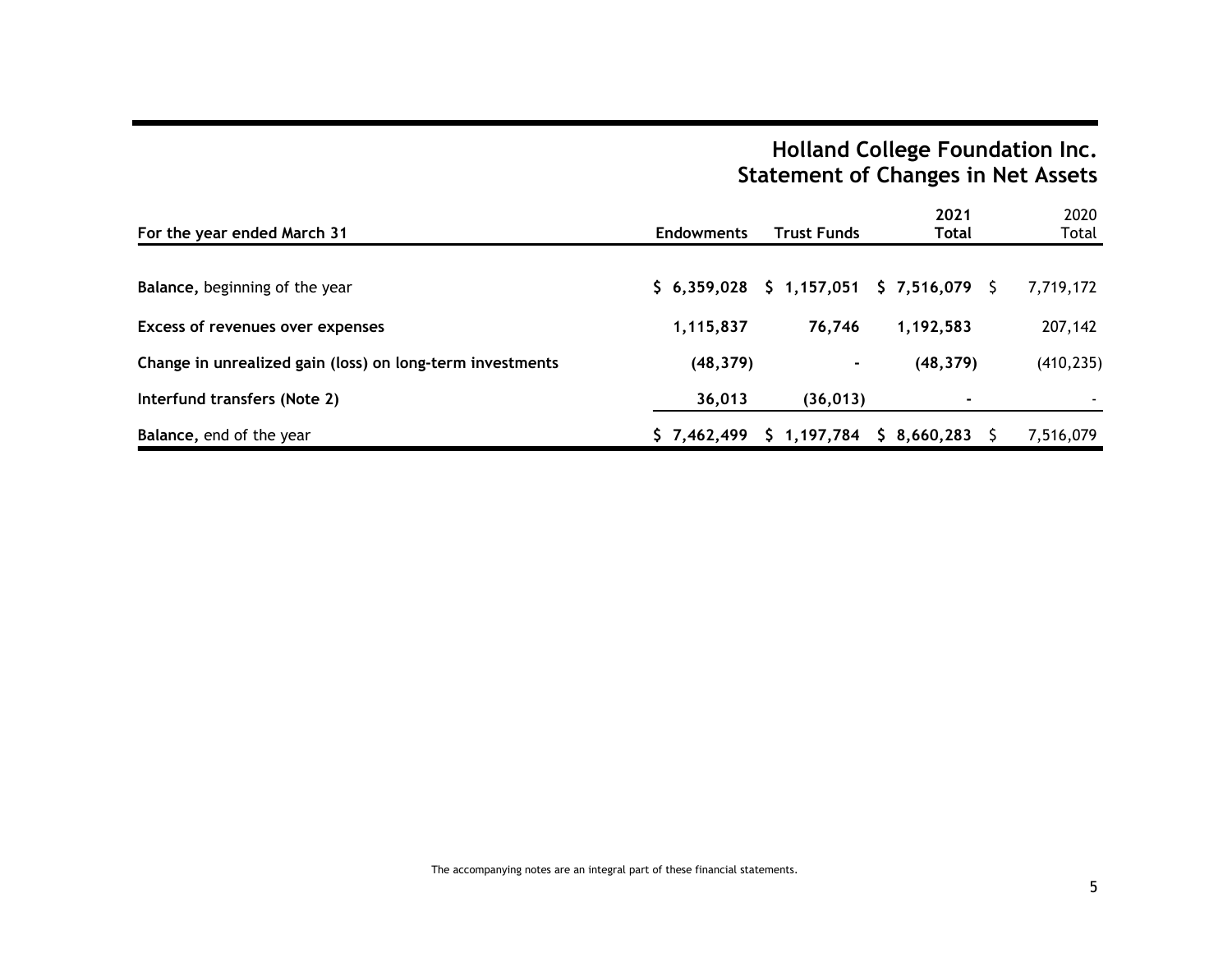# **Holland College Foundation Inc. Statement of Operations**

| For the year ended March 31                         | Administrative            | <b>Endowments</b>    |   | <b>Trust Funds</b> | 2021<br>Total                 |    | 2020<br>Total                 |
|-----------------------------------------------------|---------------------------|----------------------|---|--------------------|-------------------------------|----|-------------------------------|
|                                                     |                           |                      |   |                    |                               |    |                               |
| Revenue<br>Grant - Holland College (Note 2)         | \$<br>346,782 \$          | $\blacksquare$       | S |                    | 346,782                       | S. | 377,607                       |
| Donation revenue<br>Investment income               | $\blacksquare$            | 180,089<br>1,194,180 |   | 816,223<br>9,181   | 996,312<br>1,203,361          |    | 1,145,171<br>352,260          |
|                                                     | 346,782                   | 1,374,269            |   | 825,404            | 2,546,455                     |    | 1,875,038                     |
| <b>Expenses</b>                                     |                           |                      |   |                    |                               |    |                               |
| Expenditures (Note 5)<br>Projects<br>Student awards | 346,782<br>$\blacksquare$ | 73,811<br>184,621    |   | 385,101<br>363,557 | 346,782<br>458,912<br>548,178 |    | 377,607<br>667,059<br>623,230 |
|                                                     | 346,782                   | 258,432              |   | 748,658            | 1,353,872                     |    | 1,667,896                     |
| Excess of revenues over expenses                    | $\sim 100$                | 1,115,837            | S | 76,746             | \$1,192,583                   |    | 207,142                       |

The accompanying notes are an integral part of these financial statements.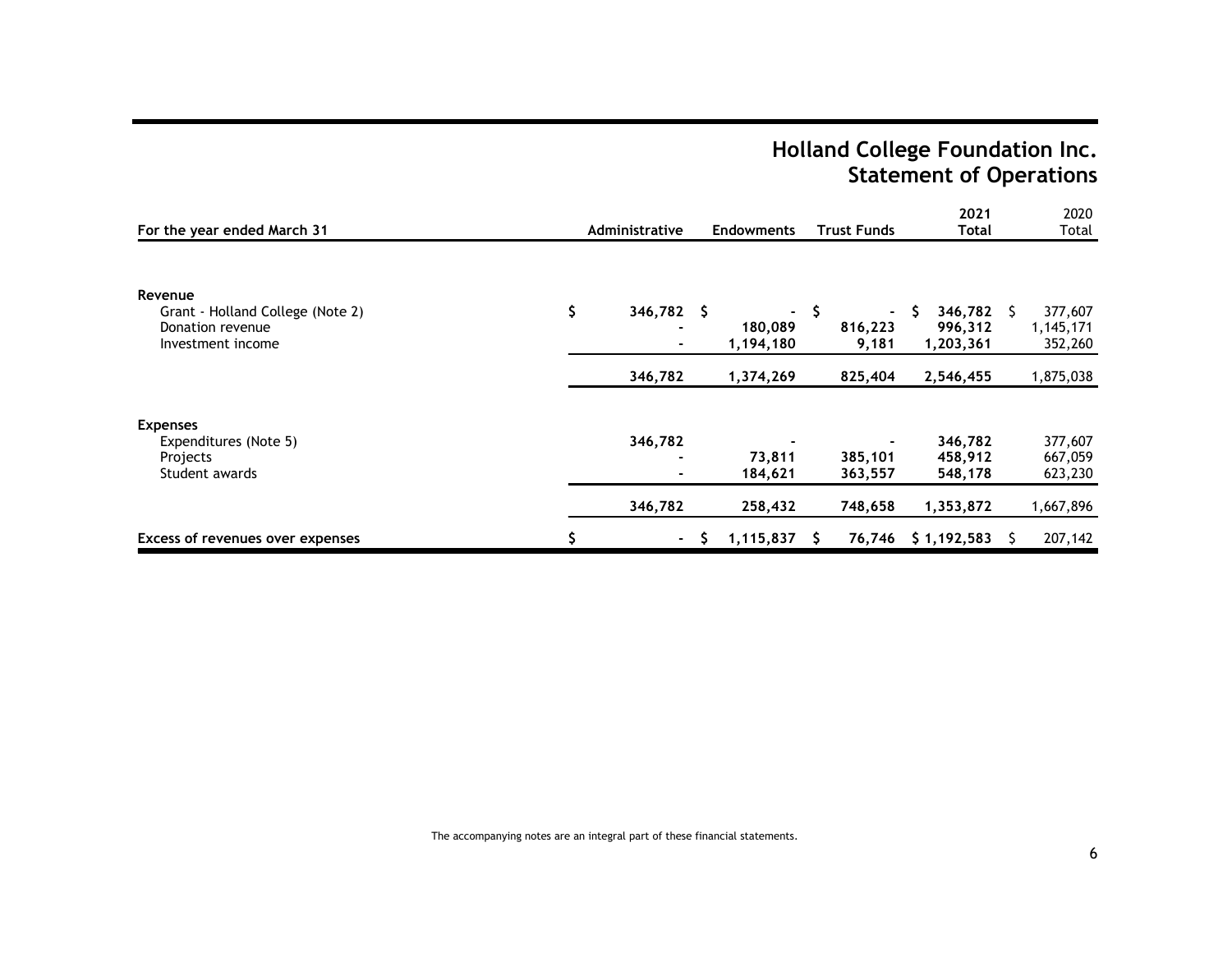## **Holland College Foundation Inc. Statement of Cash Flows**

| For the year ended March 31                                                                                                                            |  | 2021                                 |    | 2020                                |
|--------------------------------------------------------------------------------------------------------------------------------------------------------|--|--------------------------------------|----|-------------------------------------|
| Cash flows from operating activities<br>Cash receipts from donations and grants<br>Cash paid to suppliers, employees and students<br>Interest received |  | $987,539$ \$<br>(760,189)<br>107,331 |    | 1,332,537<br>(1,380,449)<br>195,248 |
|                                                                                                                                                        |  | 334,681                              |    | 147,336                             |
| Cash flows from investing activities<br>Purchase of investments<br>Proceeds on disposal of investments                                                 |  | (388, 277)<br>402,607                |    | (802, 511)<br>644,752               |
|                                                                                                                                                        |  | 14,330                               |    | (157, 759)                          |
| Net increase (decrease) in cash                                                                                                                        |  | 349,011                              |    | (10, 423)                           |
| Cash, beginning of the year                                                                                                                            |  | 1,265,668                            |    | 1,276,091                           |
| Cash, end of the year                                                                                                                                  |  | \$1,614,679                          | S. | 1,265,668                           |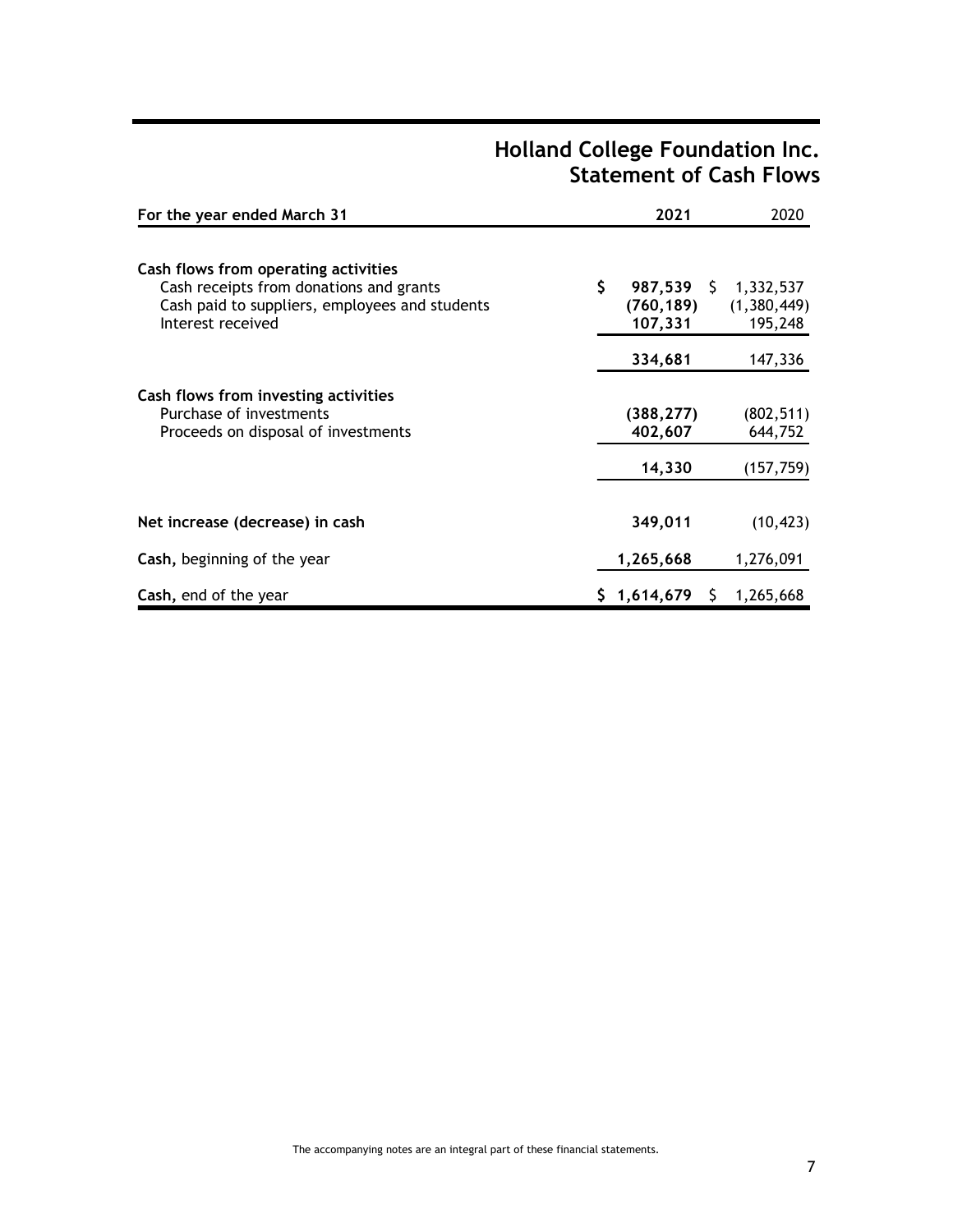**March 31, 2021**

## **1 .Significant Accounting Policies**

| Nature and Purpose of<br>Organization            | The purpose of Holland College Foundation Inc. (the "Foundation")<br>is to assist Holland College (the "College") in expanding its<br>educational services by developing private sector financial support<br>for College students, programs and facilities. Holland College<br>Foundation Inc. is a registered charity incorporated under the laws<br>of Prince Edward Island. The Foundation is exempt from tax under<br>the Canadian Income Tax Act.                                                                                               |
|--------------------------------------------------|------------------------------------------------------------------------------------------------------------------------------------------------------------------------------------------------------------------------------------------------------------------------------------------------------------------------------------------------------------------------------------------------------------------------------------------------------------------------------------------------------------------------------------------------------|
| <b>Basis of Accounting</b>                       | The financial statements have been prepared using Canadian<br>accounting standards for not-for-profit organizations.                                                                                                                                                                                                                                                                                                                                                                                                                                 |
| <b>Fund Accounting</b>                           | The Foundation follows the restricted fund method of accounting<br>for contributions.                                                                                                                                                                                                                                                                                                                                                                                                                                                                |
|                                                  | Endowments consist of restricted donations to the Foundation and<br>internal allocations by the Board of Directors, the principal of<br>which is required to be maintained intact. The investment income<br>generated from endowments must be used in accordance with the<br>various purposes established by the donors or the Board of<br>Directors. Foundation policy has been established with the<br>objective of protecting the real value of the endowments by<br>limiting the amount of income expended and reinvesting<br>unexpended income. |
|                                                  | Trust funds consist of restricted donations to the Foundation and<br>internal allocations by the Board of Directors with no restrictions<br>on expending the principal of the fund. The use of such funds is<br>anticipated to occur within a short period of time (usually within<br>twelve months of receipt).                                                                                                                                                                                                                                     |
|                                                  | The administration fund represents the basic operations of the<br>Foundation.                                                                                                                                                                                                                                                                                                                                                                                                                                                                        |
| <b>Cash and Short-term</b><br><b>Investments</b> | Cash consist of cash balances held with banks and investment<br>companies. Any income earned on these balances are reflected in<br>investment income in the statement of operations and changes in<br>fund balances.                                                                                                                                                                                                                                                                                                                                 |
| Long-term Investments                            | Long-term investments are valued at fair market value. The<br>income earned on these investments is reflected as revenue in the<br>endowment funds. Unrealized gains and losses are recorded<br>directly in the fund balances with the change in value since the<br>previous year end reflected in the changes in fund balances.                                                                                                                                                                                                                     |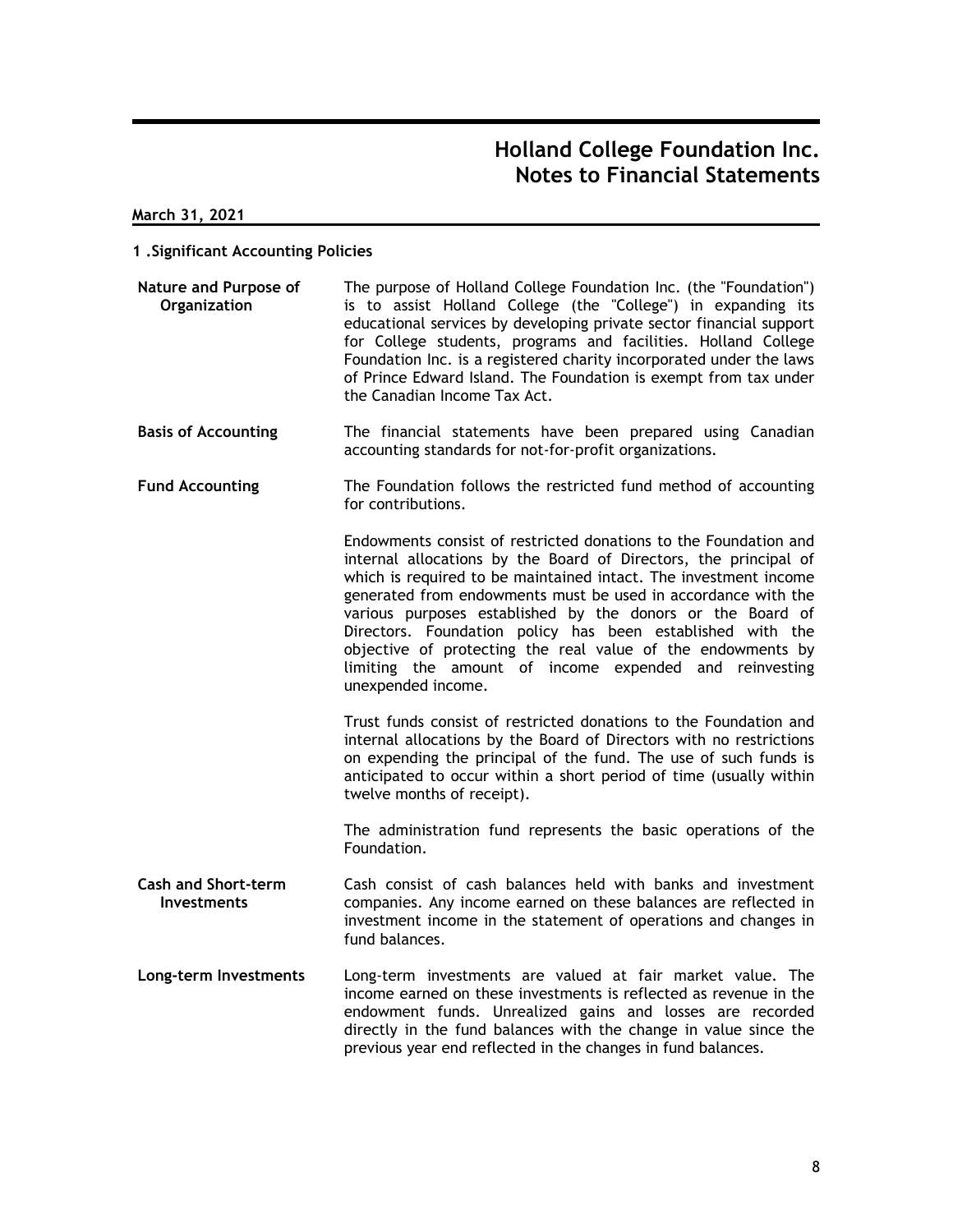**March 31, 2021**

#### **1. Significant Accounting Policies (continued)**

**Financial Instruments** Financial instruments are recorded at fair value at initial recognition. In subsequent periods, equities traded in an active market are reported at fair value, with any change in fair value reported in income. All other financial instruments are reported at cost or amortized cost less impairment. Transaction costs on the acquisition, sale or issue of financial instruments are expensed for those items measured at fair value and charged to the financial instrument for those measured at amortized cost. Financial assets are tested for impairment when indicators of impairment exist. **Donations in Kind** The Foundation determines the fair value of donations in kind based on appraisals or estimates at the date of donation for the purpose of issuing charitable donation receipts. Donations in kind are not reflected in the financial statements. The fair value of donated materials received in the year was \$91,901 (2020- \$30,821). These goods have been donated to Holland College. **Revenue Recognition** Donations and pledges are recognized as revenue when received. The Foundation does not accrue donations receivable in the financial statements. Investment income is recognized as revenue when earned. This usually occurs at the time revenue is payable to the Foundation in accordance with the terms of the investment. Operating grants are recognized in the period when received. Operating grants received for a future period are reported as deferred income, until that future period, when they are transferred to revenue. **Contributed Services** Volunteers contribute many hours each year to assist the Foundation in carrying out its mandate. Because of the difficulty of determining their fair value, contributed services are not recognized in the financial statements. **Collection** The Foundation holds the Miriam Ramsay Holland collection consisting of various paintings, drawings, etchings and written artifacts. The collection has an original appraised value of \$41,000. The Foundation received the items as a donation; however, it does not reflect the collection as an asset in the statement of financial position.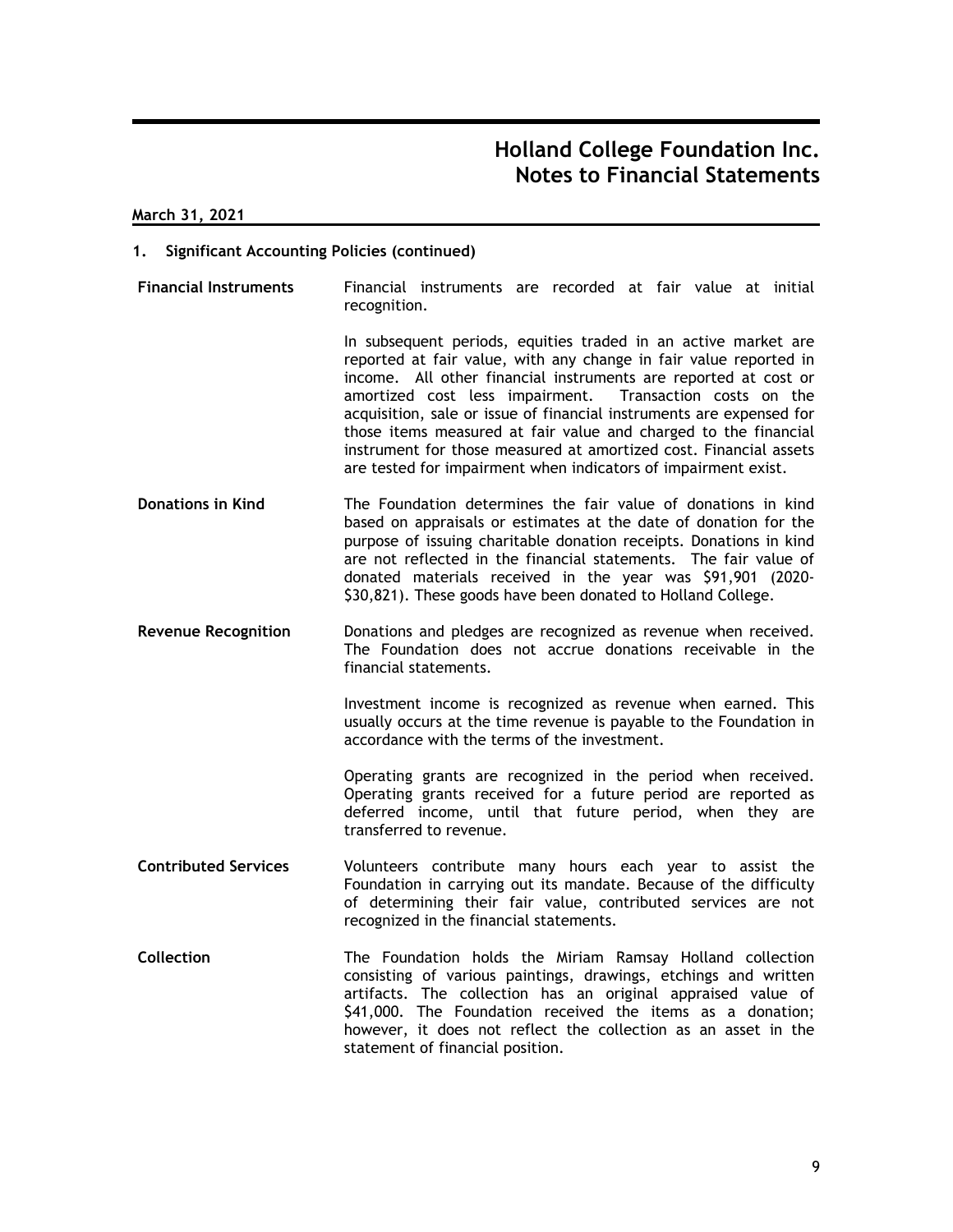**March 31, 2021**

### **1. Significant Accounting Policies (continued)**

**Pension Costs Employees** of the Foundation belong to the Holland College pension plan providing pension benefits for certain employees. Holland College maintains a contributory defined benefit pension plan, and contributions are made on behalf of employees and are included in employee benefits expense. The benefits are determined using a career average formula for service accrued subsequent to January 1, 2007 and best average formula for service accrued prior to that date.

### **2. Interfund Transfers**

Due between Funds represents funds due to be transferred between Endowments and Trust Funds.

### **3. Related Entities**

Holland College controls the Foundation as referred to in Note 1. All of the Foundation's net assets must be provided to or used for the benefit of the College or its students. At year end, amounts owing of \$130,852 (2020- \$130,852) to the College relate to fundraising costs paid by the College associated with a capital campaign. Additional amounts owing at year end of \$333,263 (2020- \$86,361) to the College relate to support for programs and facilities. The College also provides an annual operating grant for the administrative costs of the Foundation as reported in the Statement of Operations in the amount of \$346,782 (2020- \$377,607).

### **4. Pension Plan**

The Foundation through Holland College makes contributions on behalf of its employees to a contributory defined benefit plan. The plan specifies the amount of retirement benefit to be received by the employees based on the length of service and rates of pay. The Foundation accounts for the plan as a defined contribution plan because certain information is not available, including the accrued benefit obligation and the plan's funded position as it pertains to Foundation employees. The amount contributed to the pension plan on behalf of Foundation employees was \$16,199 (2020- \$15,159) and is included in employee benefits expense in the Statement of Operations.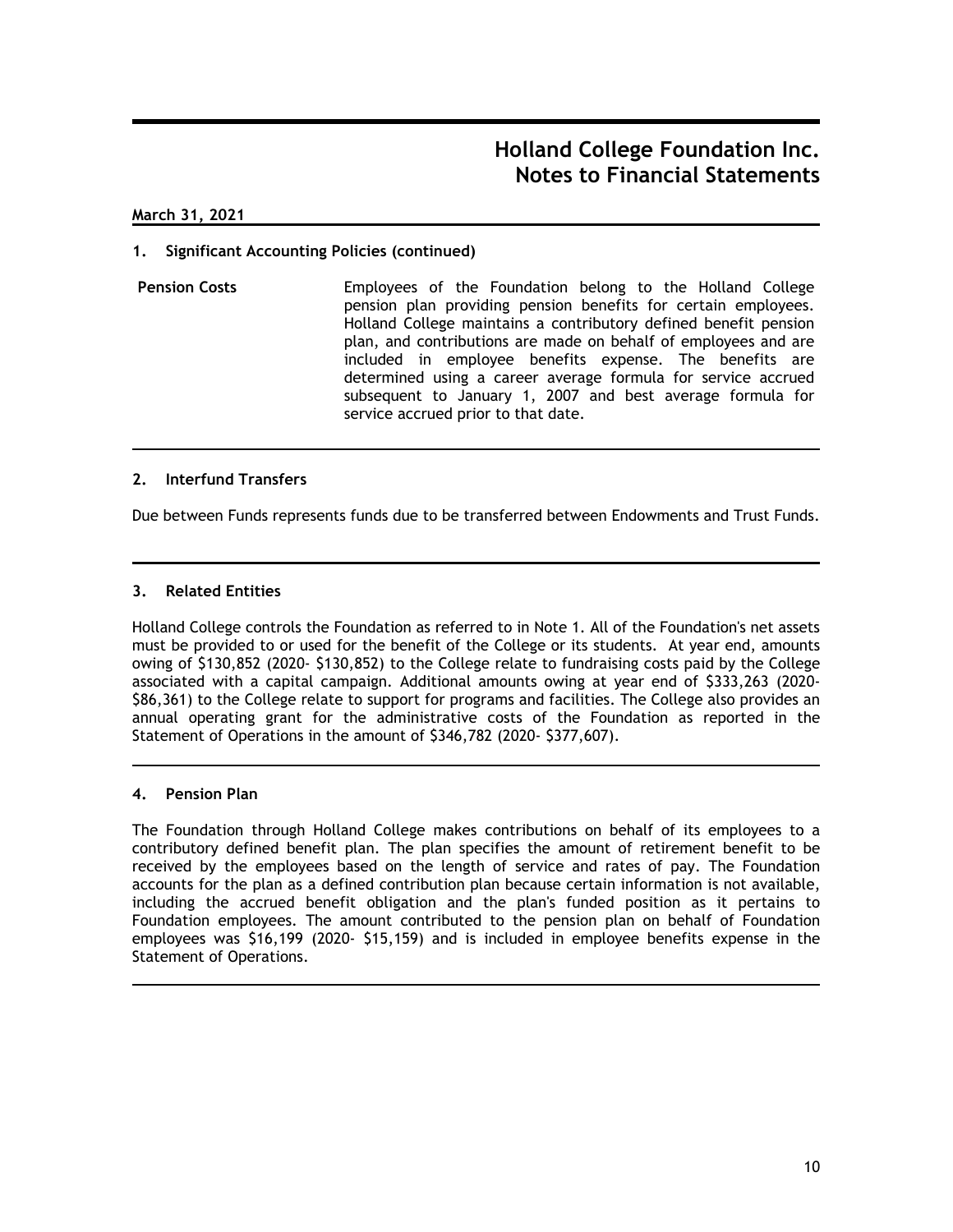### **March 31, 2021**

## **5. Expenditures**

| 2020    |
|---------|
| 8,968   |
| 3,094   |
| 14,136  |
| 431     |
| 20,452  |
| 2,718   |
| 250     |
| 9,584   |
|         |
| 3,271   |
| 4,995   |
| 309,708 |
| 377,607 |
|         |